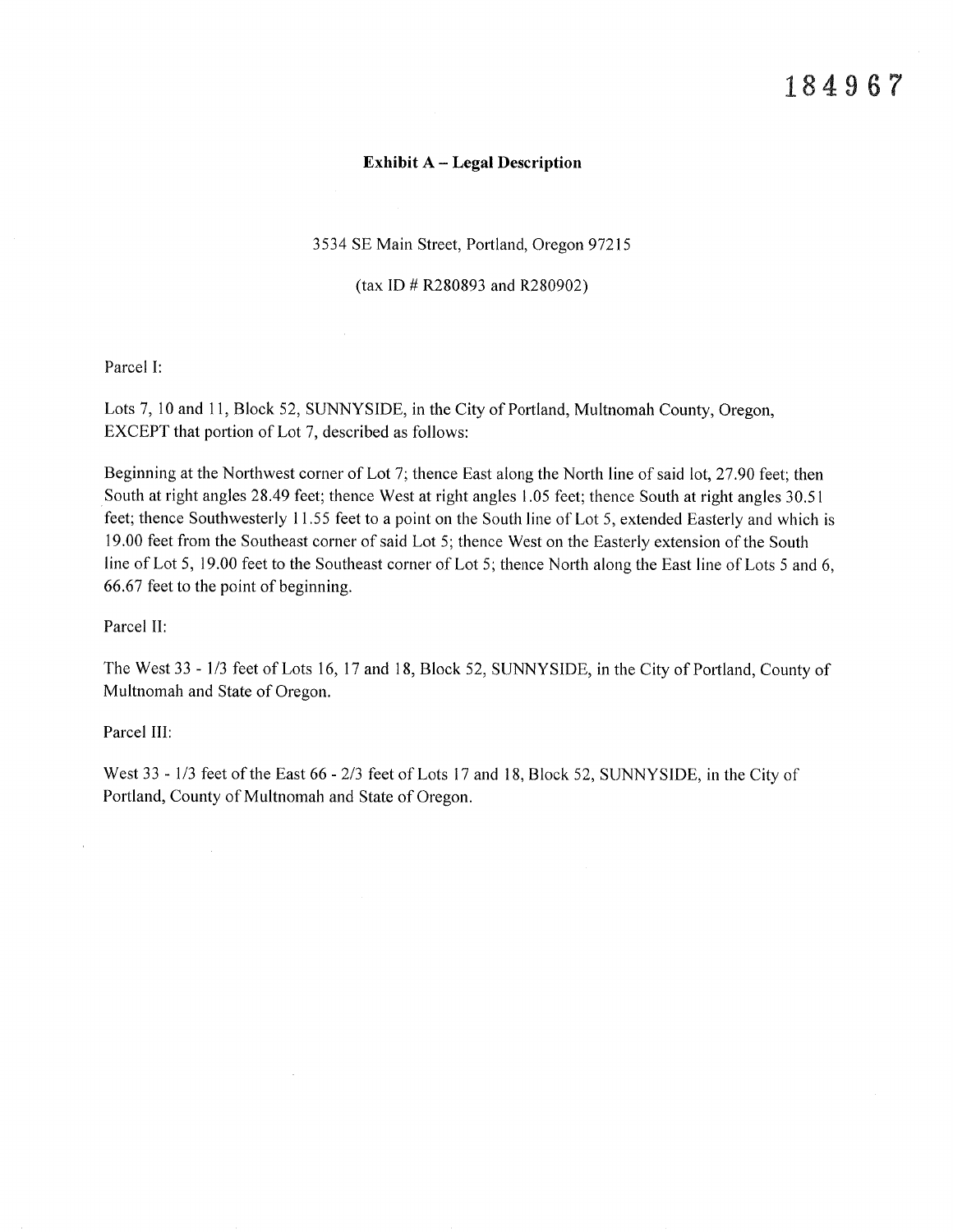## RECORDING REQUESTED BY AND WHEN RECORDED RETURN TO:

 $\label{eq:2.1} \mathcal{L}(\mathbf{z}^{(1)},\mathbf{z}^{(2)}) = \mathcal{L}(\mathbf{z}^{(1)},\mathbf{z}^{(2)}) \cdot \mathcal{L}(\mathbf{z}^{(2)},\mathbf{z}^{(2)})$ 

City of Portland Office of Management and Finance 1120 SW 5th Avenue, Rm 1204 Attn: Property Management Portland, Oregon 97204

### RIGHT OF FIRST REFUSAL

THIS RIGHT OF FIRST REFUSAL is made as of the day of day of 2011, by and between the SOUTHEAST UPLIFT NEIGHBORHOOD PROGRAM, INC., an Oregon nonprofit corporation ("SEUL") and the CITY OF PORTLAND, a municipal corporation of the State of Oregon ("City") pursuant to the requirements of Portland City Ordinance no. \_\_\_\_\_\_\_\_, effective \_\_\_\_\_\_\_\_\_\_\_

In consideration for granting a quit claim deed dated \_\_\_\_\_\_\_\_\_\_\_\_\_\_\_\_\_\_\_\_\_\_\_\_\_ to release the reversionary covenant reversionary or residual interest reserved to the City of Portland under the Bargain and Sale Deed recorded as Book 2495 Page 2373, January 10, 1992, the City of Portland has a Right of First Refusal with respect to the property located at:

> 3534 SE Main Street, Poftland, Oregon 97214, legally described on **Exhibit A** attached hereto and made a part hereof.

SEUL agrees not to sell, transfer, exchange, grant an option to purchase, lease or otherwise dispose of an interest in the Property, without first offering the Property to the City for a purchase price of seventy-five percent (75%) of appraised value (the "sale price").

In the event SEUL elects to offer the Property, or a portion thereof, for sale, transfer, exchange or otherwise dispose of an interest in the Property, SEUL shall provide the City with written notice of its offer, including any property value appraisal supporting the sale price that SEUL seeks and the corporate resolution supporting the election. Upon receipt from a third party a bona fide offer to purchase the Property, or a portion thereof, SEUL shall give the City written notice of the bona fide offer and deliver a copy of the executed contract evidencing the offer to City.

The City shall have at least 45 days from the date of receipt of SEUL's notice to reply with the City's interest or desire to negotiate terms and conditions for acquisition of the Property at the sale price. The City's acquisition of the Property shall be subject to at minimurn City Council action, through resolution or ordinance, and mutually agreeable terms and conditions for closing.

RIGHT OF FIRST REFUSAL (3534 SE Main Street) Page 1 of 4

 $\mathcal{A}$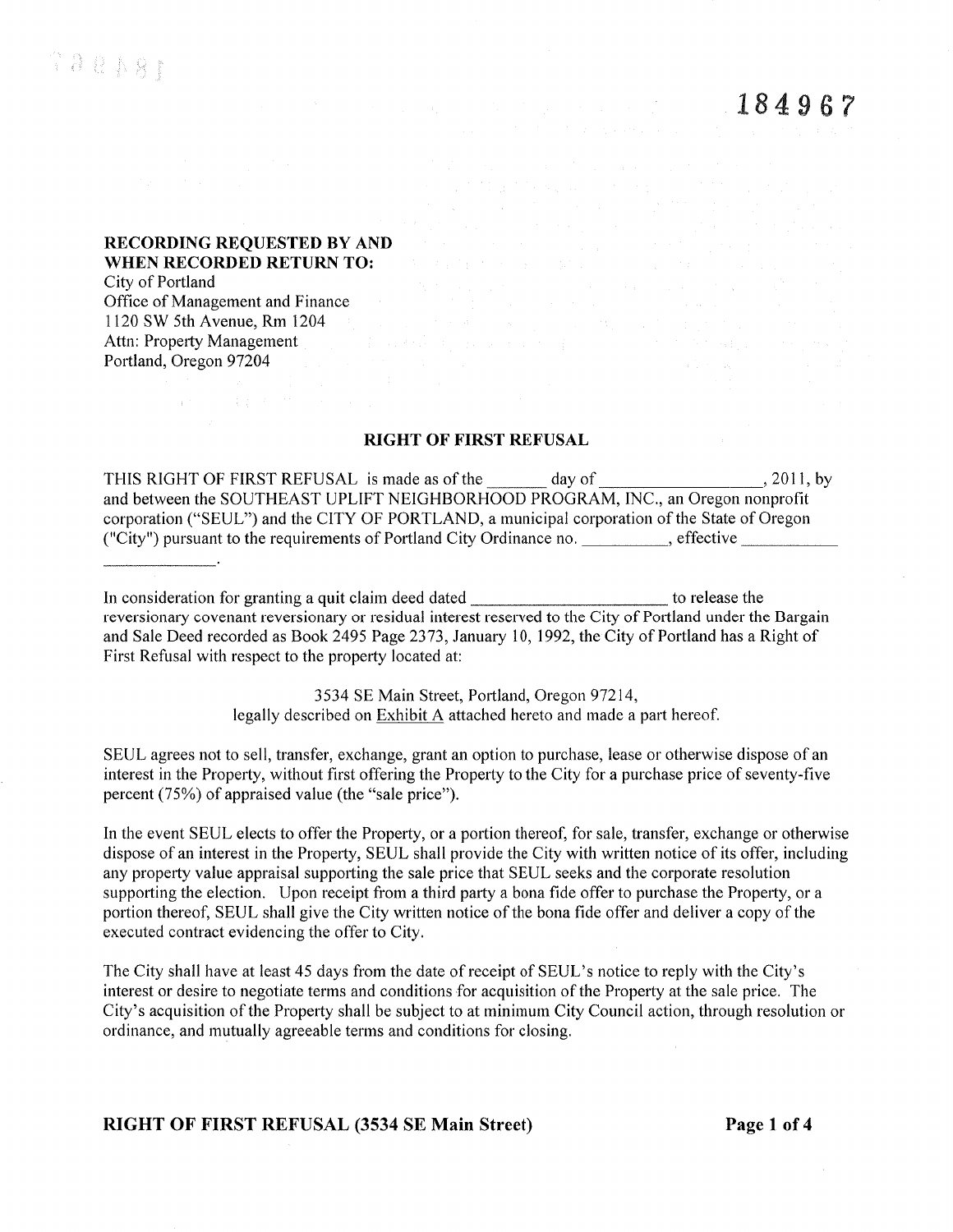The rights and obligations set forth herein shall be binding upon and inure to the benefit of the Parties hereto and their respective successors and permitted assigns.

THE PROPERTY DESCRIBED IN THIS INSTRUMENT MAY NOT BE WITHIN A FIRE PROTECTION DISTRICT PROTECTING STRUCTURES. THE PROPERTY IS SUBJECT TO LAND USE LAWS AND REGULATIONS THAT, IN FARM OR FOREST ZONES, MAY NOT AUTHORIZE CONSTRUCTION OR SITING OF A RESIDENCE AND THAT LIMIT LAWSUITS AGAINST FARMING OR FOREST PRACTICES, AS DEFINED IN ORS 30.930, IN ALL ZONES. BEFORE SIGNING OR ACCEPTING THIS INSTRUMENT, THE PERSON TRANSFERRING FEE TITLE SHOULD INQUIRE ABOUT THE PERSON'S RIGHTS, IF ANY, UNDER ORS 195.300, 195.301 AND 195.305 TO 195.336 AND SECTIONS 5 TO 11, CHAPTER 424, OREGON LAWS 2007, AND SECTIONS 2 TO 9 AND 17, CHAPTER 855, OREGON LAWS 2009. BEFORE SIGNING OR ACCEPTING THIS INSTRUMENT, THE PERSON ACQUIRING FEE TITLE TO THE PROPERTY SHOULD CHECK WITH THE APPROPRIATE CITY OR COUNTY PLANNING DEPARTMENT TO VERIFY THAT THE UNIT OF LAND BEING TRANSFERRED IS A LAWFULLY ESTABLISHED LOT OR PARCEL, AS DEFINED IN ORS 92.010 OR 215.010, TO VERIFY THE APPROVED USES OF THE LOT OR PARCEL, TO VERIFY THE EXISTENCE OF FIRE PROTECTION FOR STRUCTURES AND TO INQUIRE ABOUT THE RIGHTS OF NEIGHBORING PROPERTY OWNERS, IF ANY, UNDER ORS 195.300, 195.301 AND 195.305 TO 195.336 AND SECTIONS 5 TO 11, CHAPTER 424, OREGON LAWS 2007, AND SECTIONS 2 TO 9 AND 17, CHAPTER 855, OREGON LAWS 2009.

> SOUTHEAST UPLIFT NEIGHBORHOOD PROGRAM, INC., an Oregon nonprofit corporation,

| By          |  |
|-------------|--|
| Print Name: |  |
| Title:      |  |
| Date:       |  |

STATE OF OREGON )

 $)$  ss.

County of Multnomah )

This instrument was acknowledged before me on  $\cdot$  by  $\frac{1}{\sqrt{1-\frac{1}{2}}}\cos\theta$ , as the of Southeast Uplift Neighborhood Program Inc., an Oregon nonprofit corporation on behalf of the corporation.

> Notary Public for Oregon My Commission Expires:

# RIGHT OF FIRST REFUSAL (3534 SE Main Street)

Page 2 of 4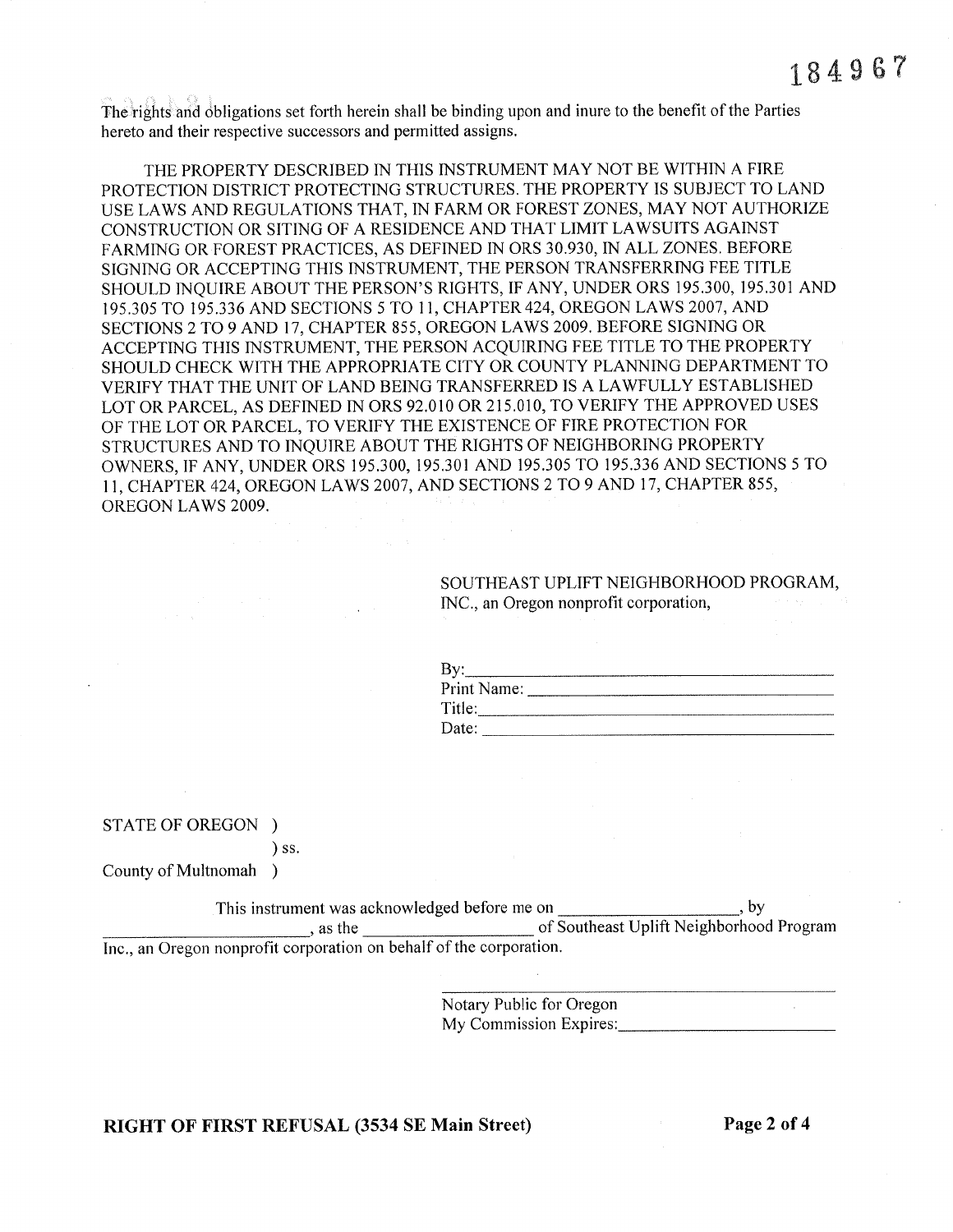THE CITY OF PORTLAND, a municipal corporation, by and through its Office of Management and Finance,

Jeffrey B. Baer Director, Bureau of Internal Business Services Date and the same state of the state of the state of the state of the state of the state of the state of the state of the state of the state of the state of the state of the state of the state of the state of the state of

**STATE OF OREGON** 

**COUNTY OF Multnomah** 

 $, 2011$  by Jeffrey B. Baer, City of Portland, a political subdivision of the State of Oregon, on behalf of the political subdivision.

 $\mathcal{E}$  $)$  ss.

 $\lambda$ 

Notary Public for Oregon My commission expires:

Approved as to Form:

City Attorney

RIGHT OF FIRST REFUSAL (3534 SE Main Street)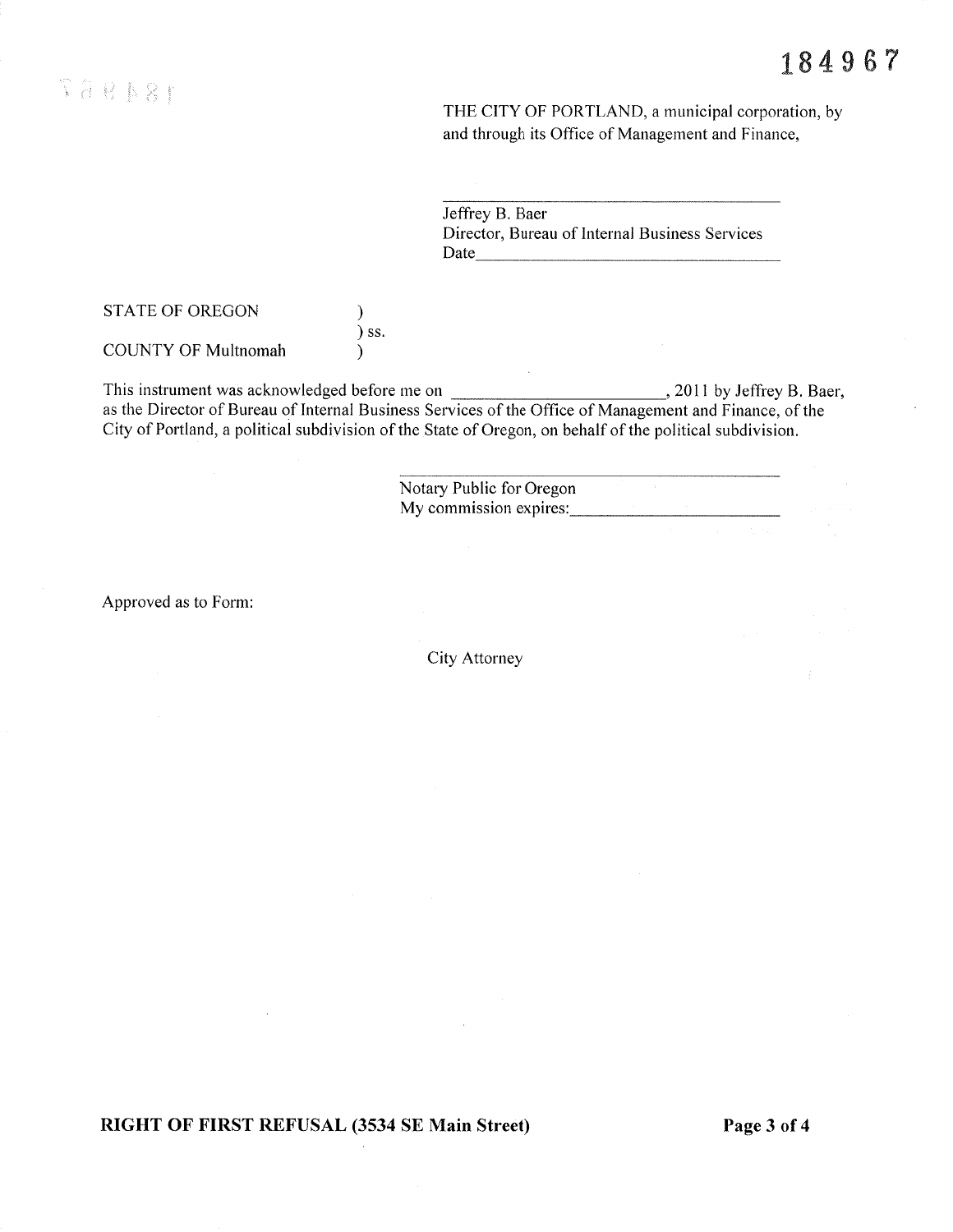$\{ \ldots, \ldots \}$ 

### 3534 SE Main Street, Portland, Oregon 97215

### (tax ID # R280893 and R280902)

Parcel I:

Lots 7, 10 and 11, Block 52, SUNNYSIDE, in the City of Portland, Multnomah County, Oregon, EXCEPT that portion of Lot 7, described as follows:

Beginning at the Northwest corner of Lot 7; thence East along the North line of said lot, 27,90 feet; then South at right angles 28.49 feet; thence West at right angles 1.05 feet; thence South at right angles 30.51 feet; thence Southwesterly 11.55 feet to a point on the South line of Lot 5, extended Easterly and which is 19.00 feet from the Southeast corner of said Lot 5; thence West on the Easterly extension of the South line of Lot 5, 19,00 feet to the Southeast corner of Lot 5; thence North along the East line of Lots 5 and 6,66,67 feet to the point of beginning.

Parcel II:

The West 33 - 1/3 feet of Lots 16, 17 and 18, Block 52, SUNNYSIDE, in the City of Portland, County of Multnomah and State of Oregon.

Parcel III:

West 33 - 1/3 feet of the East 66 - 2/3 feet of Lots 17 and 18, Block 52, SUNNYSIDE, in the City of Portland, County of Multnomah and State of Oregon.

RIGHT OF FIRST REFUSAL (3534 SE Main Street) Page 4 of 4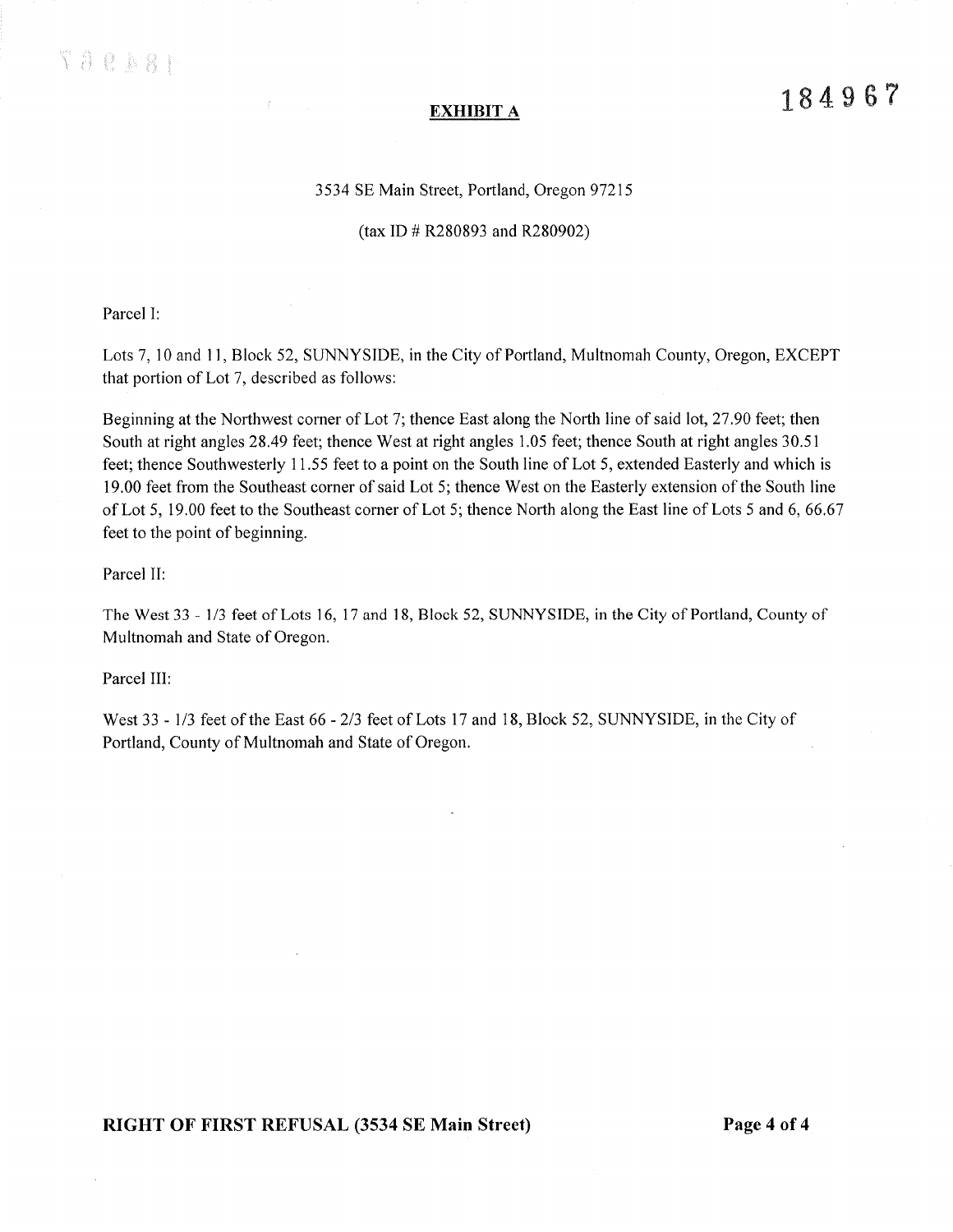$\gamma_{\,\partial\,l\,\,k\,\,k\,\beta\,j}$ 

184967

After Recording Return and **Send Future Tax Statements To:** Southeast Uplift Neighborhood Program Inc. 3534 SE Main Street Attn: Executive Director Portland, Oregon 97214

### **QUITCLAIM DEED**

The CITY OF PORTLAND, a municipal corporation of the State of Oregon, ("Grantor"), releases and quitclaims to SOUTHEAST UPLIFT NEIGHBORHOOD PROGRAM, INC., an Oregon nonprofit corporation ("Grantee"), all Grantor's right, title and interest in and to the following described real property:

See Legal Description attached hereto as Exhibit A

This Quitclaim Deed is executed pursuant to Portland City Ordinance No. 6 effective \_, for the purpose of releasing all reversionary or residual interest reserved to the City of Portland under the Bargain and Sale Deed recorded as Book 2495 Page 2373, January 10, 1992.

The true consideration for this conveyance is other value given or promised, which the whole consideration.

THE PROPERTY DESCRIBED IN THIS INSTRUMENT MAY NOT BE WITHIN A FIRE PROTECTION DISTRICT PROTECTING STRUCTURES. THE PROPERTY IS SUBJECT TO LAND USE LAWS AND REGULATIONS THAT, IN FARM OR FOREST ZONES, MAY NOT AUTHORIZE CONSTRUCTION OR SITING OF A RESIDENCE AND THAT LIMIT LAWSUITS AGAINST FARMING OR FOREST PRACTICES, AS DEFINED IN ORS 30.930, IN ALL ZONES. BEFORE SIGNING OR ACCEPTING THIS INSTRUMENT, THE PERSON TRANSFERRING FEE TITLE SHOULD INQUIRE ABOUT THE PERSON'S RIGHTS, IF ANY, UNDER ORS 195.300, 195.301 AND 195.305 TO 195.336 AND SECTIONS 5 TO 11, CHAPTER 424, OREGON LAWS 2007, AND SECTIONS 2 TO 9 AND 17, CHAPTER 855, OREGON LAWS 2009. BEFORE SIGNING OR ACCEPTING THIS INSTRUMENT, THE PERSON ACOUIRING FEE TITLE TO THE PROPERTY SHOULD CHECK WITH THE APPROPRIATE CITY OR COUNTY PLANNING DEPARTMENT TO VERIFY THAT THE UNIT OF LAND BEING TRANSFERRED IS A LAWFULLY ESTABLISHED LOT OR PARCEL, AS DEFINED IN ORS 92.010 OR 215.010, TO VERIFY THE APPROVED USES